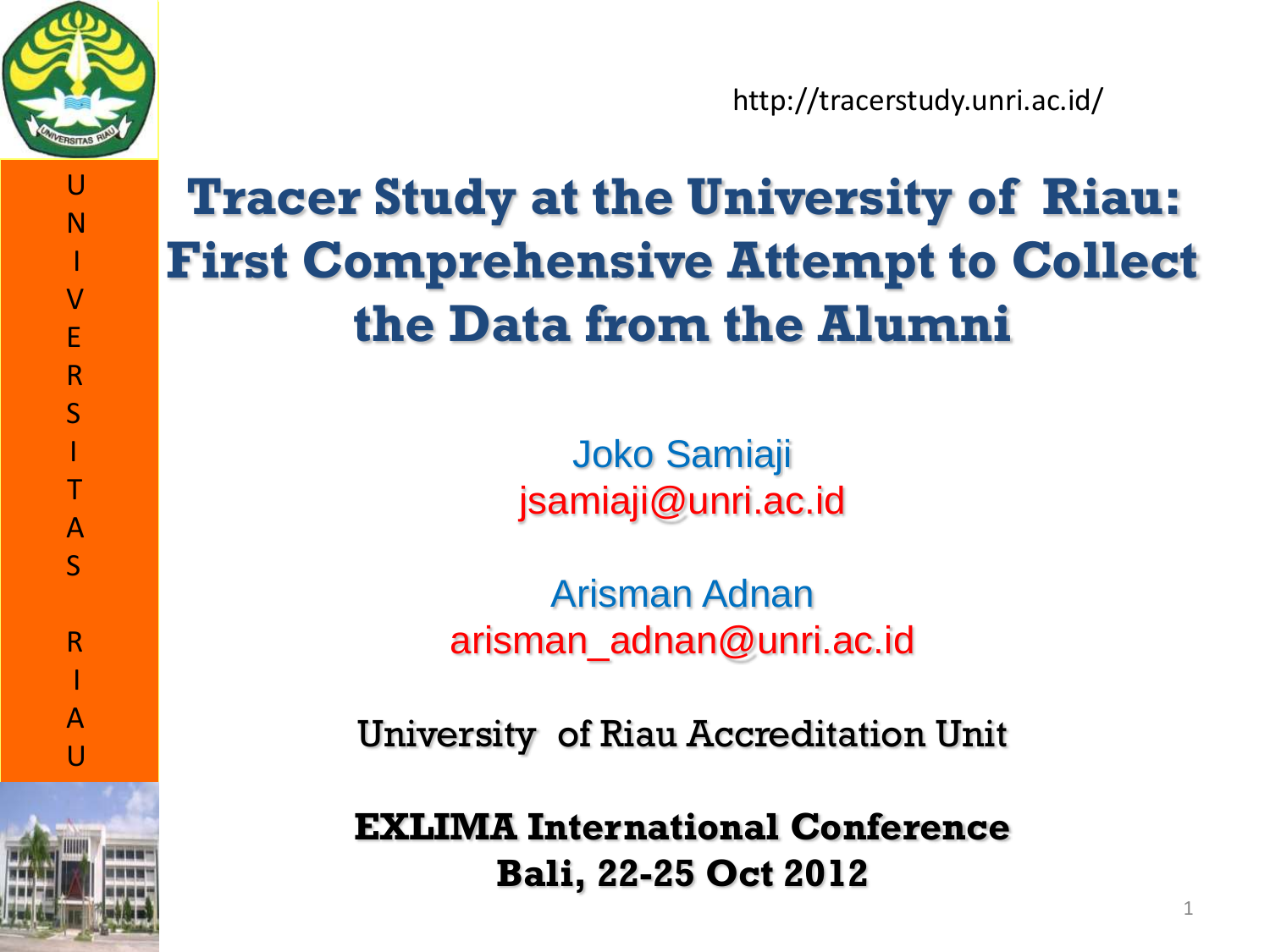

I V

E<br>R

S<br>I<br>T

AS

 $\mathsf{R}$ 

A $\overline{U}$ 

Introduction : Background Questions Methods Results and Discussion **Outline<br>
Introduction<br>
Backgrou<br>
Question<br>
Methods<br>
Results and<br>
Conclusions** 

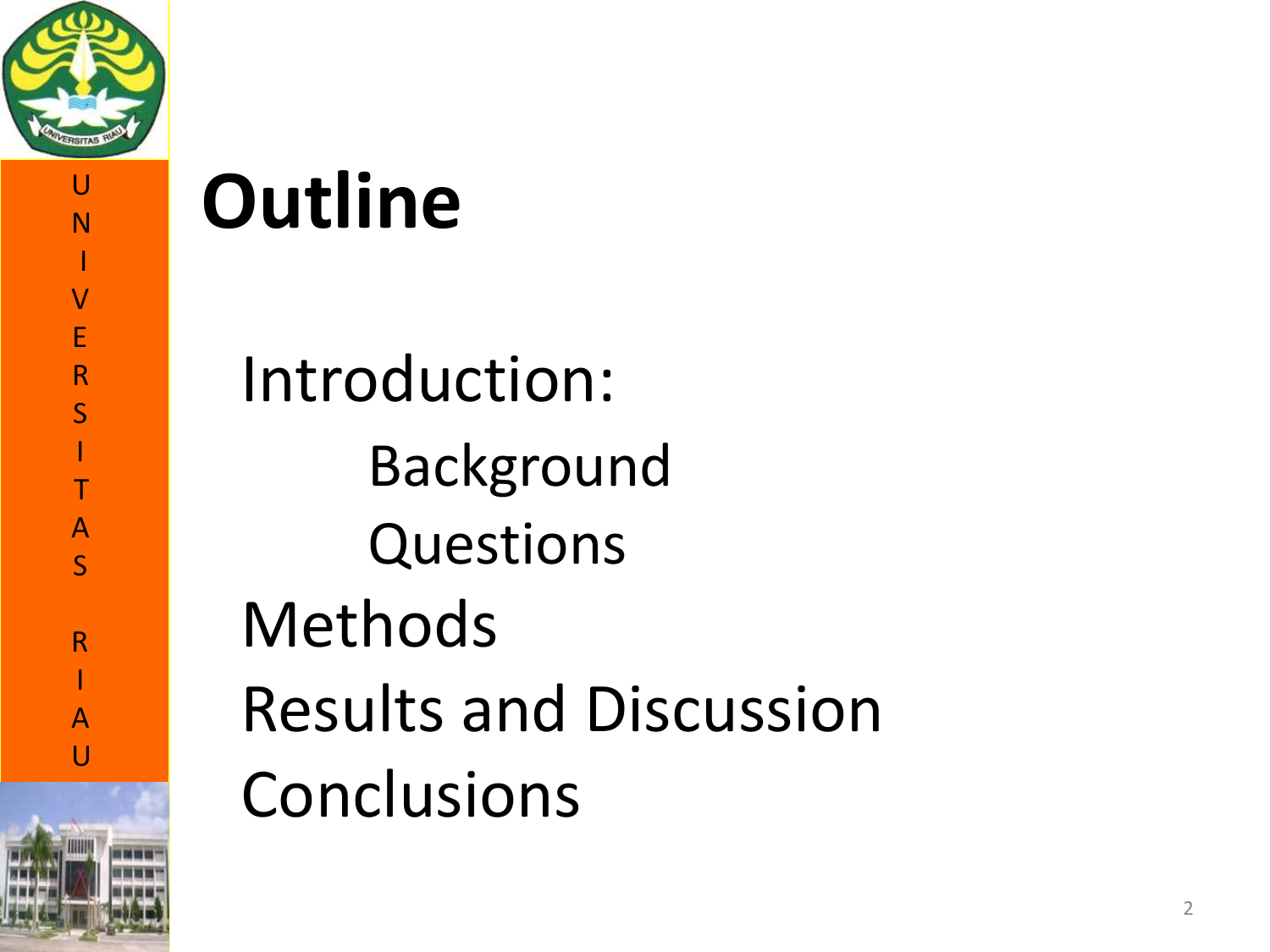

I V

E

R

S

I

T

A S

R

I

A  $\mathbf{U}$ 

## **Background**

A *comprehensive* tracer study (TS) *did not exist* at University of Riau (UNRI) untill 2011.

Various projects of TS have been done with the main aims in providing data for the *accreditation* process.

The data collected from such former tracings were *insufficient*, *un-comparable* and *limited* to certain aspects.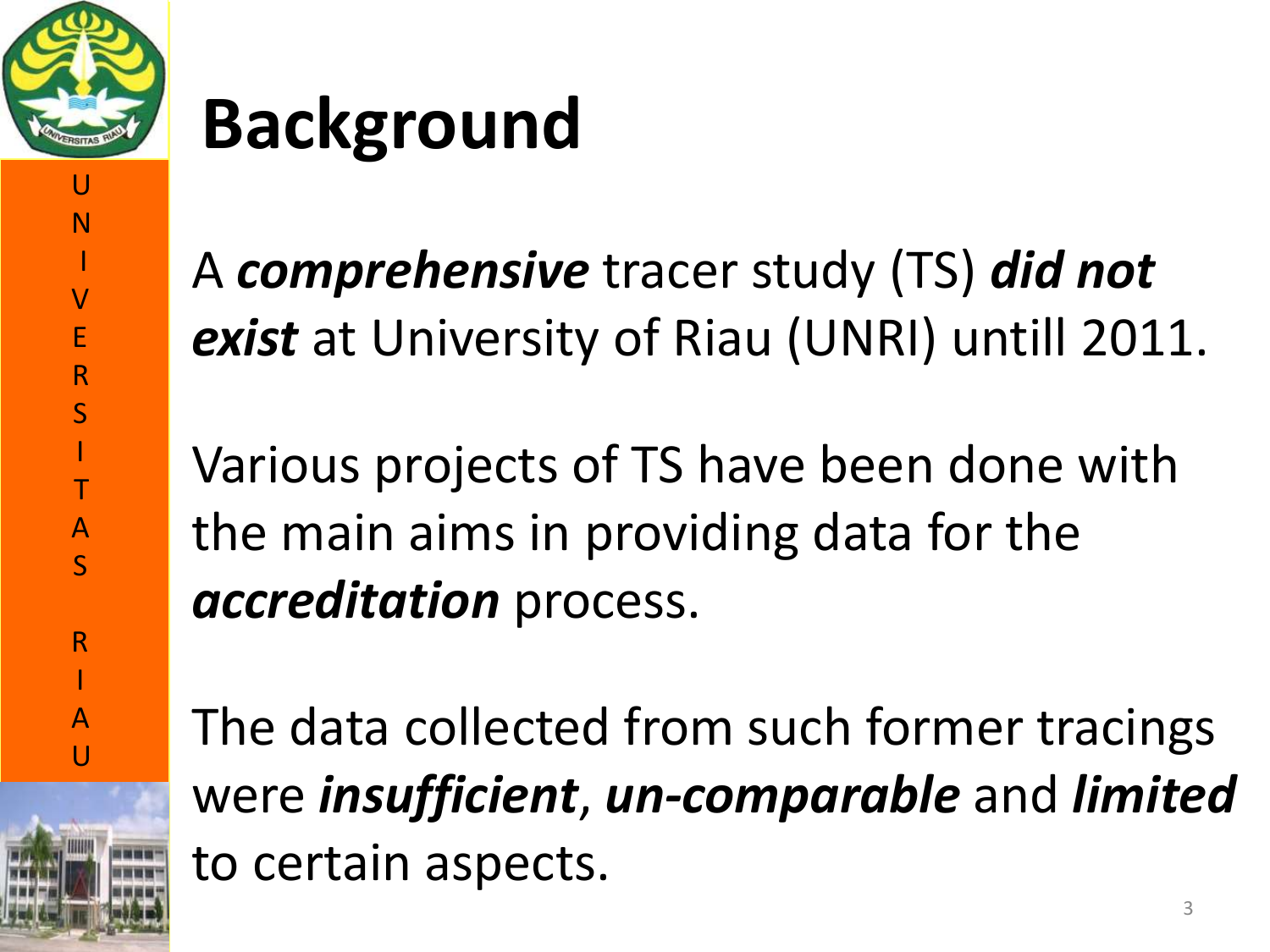

U

N

I

V E

R

S I

T

A S

R

I A

U

# **Research Questions**

a. How long did the alumni wait to get the first job and by what means?

b. How was the alumni employability in terms of the job sector, reasons in taking the job and the first salary?

c. In what extend was the study program curriculum supporting the first job of the alumni?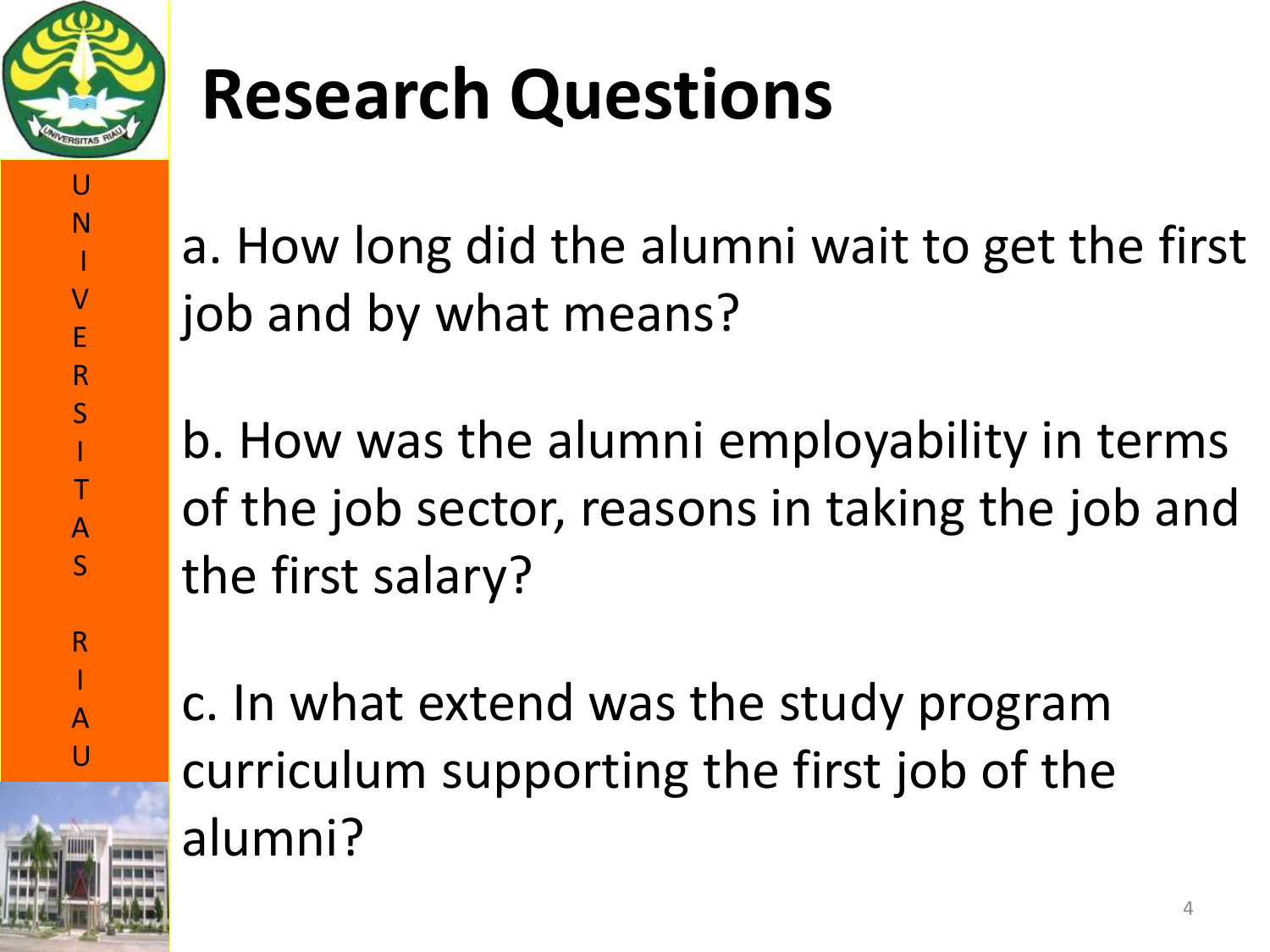

# **Methods**

U N I V E R S I T A S R I A U

Compiling the alumni list from the alumni book who attended the convocation in 2009.

Sending the information on TS to the heads of study programs.

Publicising the TS on UNRI mailing list and social networking fora.

Sending e-mail and SMS (including PIN) to alumni.



Recontacting the alumni in August 2011 (period 1) and October – November 2011 (period 2).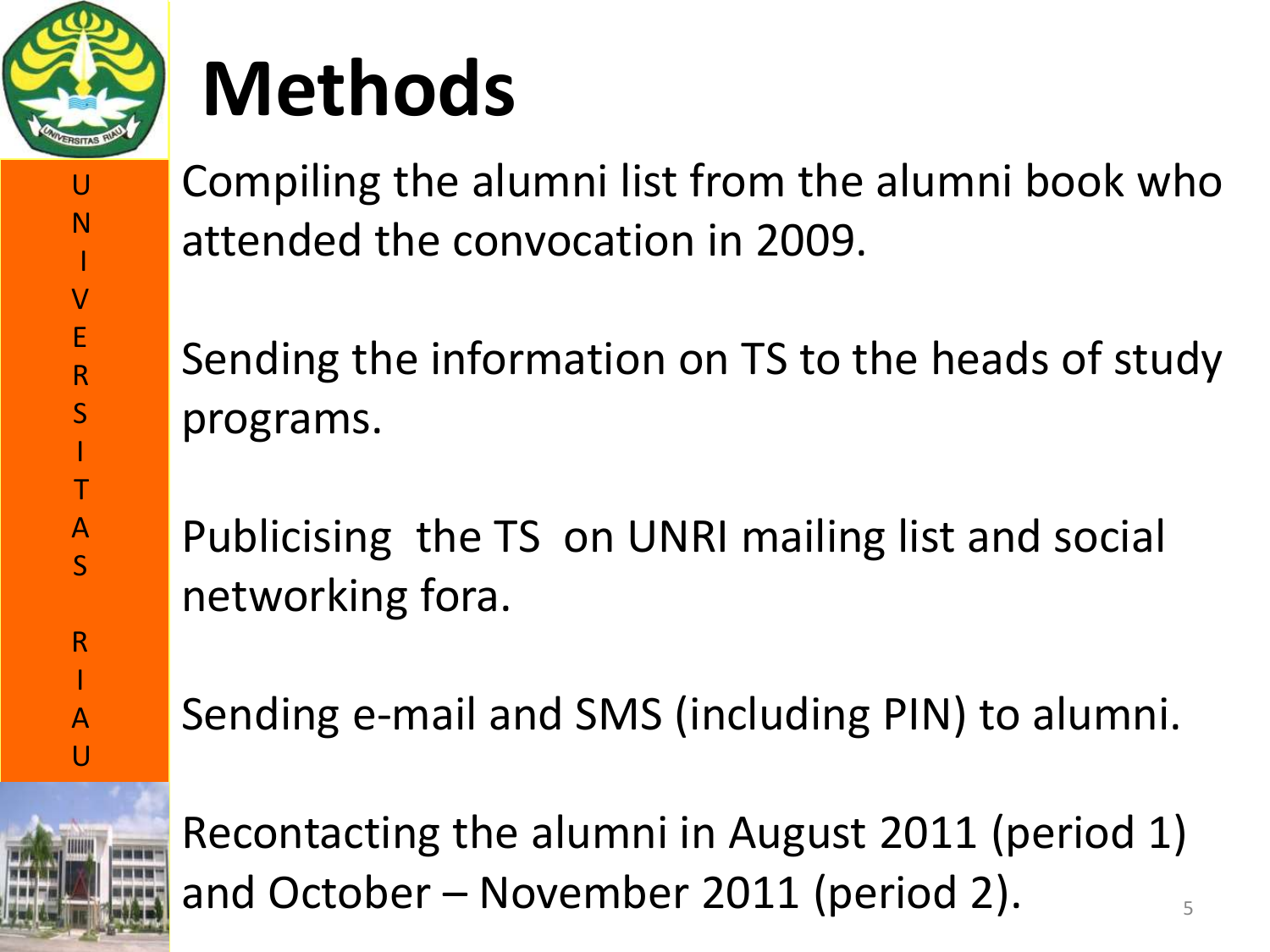

I

V

E

R

S

I

T

A S

R

I A

 $\overline{U}$ 

# **Methods**

Establishment of UNRITRACE web site.

Data was collected via a questionnaire (using Qtafi) that was filled online through UNRI's website.

The uploaded questionnaire comprised of15 pages with 256 variables.

Data analysis used SPSS Vers. 17.

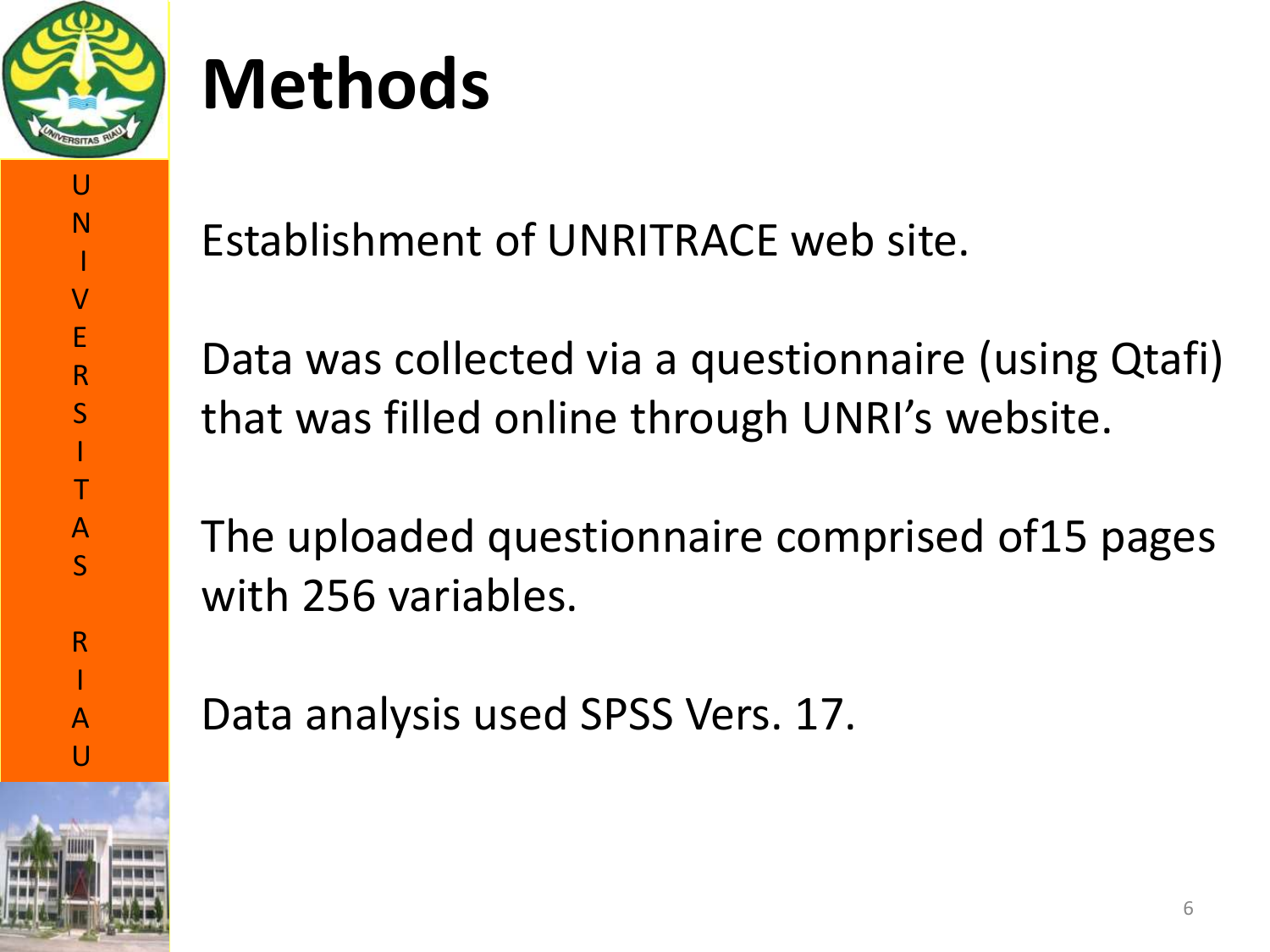

### **Results**

#### Number of graduates and valid contact address

|                         |                  | <b>Contacted</b> |                      |
|-------------------------|------------------|------------------|----------------------|
| <b>Faculty</b>          | <b>Graduates</b> | <b>Address</b>   | <b>Valid Contact</b> |
| Education               | 579              | 332              | 181                  |
| <b>Natural Sciences</b> | 137              | 38               | 38                   |
| Engineering             | 70               | 45               | 30                   |
| Agriculture             | 117              | 41               | 41                   |
| Fishery & Mar.Sc.       | 197              | 30               | 32                   |
| Medicine                | 112              | 17               | 13                   |
| <b>Social Sciences</b>  | 360              | 5                | 5                    |
| Law                     | 105              | 35               | 14                   |
| Economics               | 302              | 10               | 5                    |
| <b>Nursing</b>          | 154              | 31               | 28                   |
| <b>Total</b>            | 2133             | 584              | 387                  |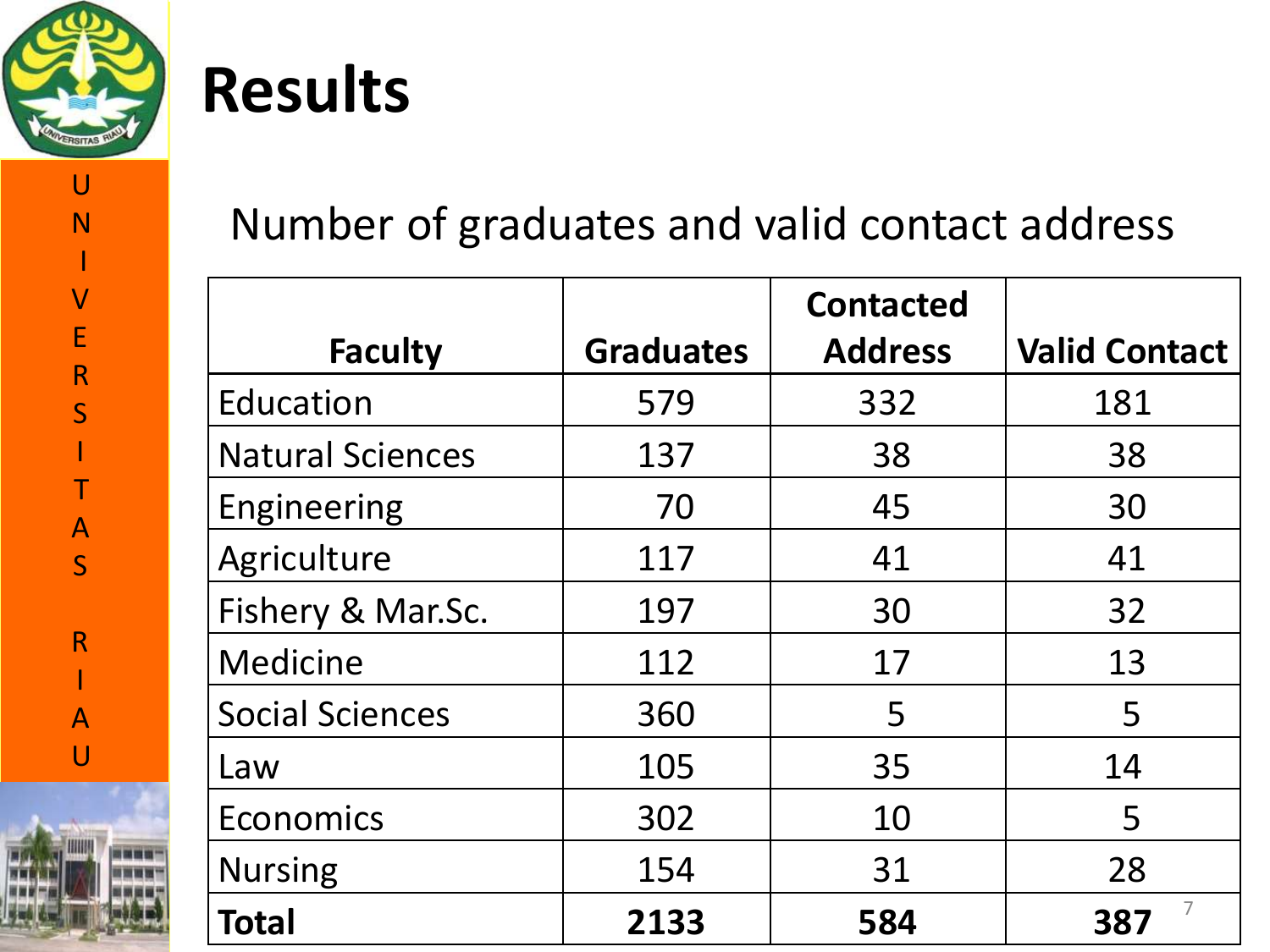

I

V

E

R

S

I

T A

S

R

I

A  $\overline{U}$ 

#### **Response rate**

74 graduates filled the questionnaires Gross RR =  $(74/2133)$  \*  $100\%$  = 3.4 % Net RR = (74 / 387) \* 100%= 19.1 %

### **Gender**

Females = 45 (61%) Males = 28 (39%)

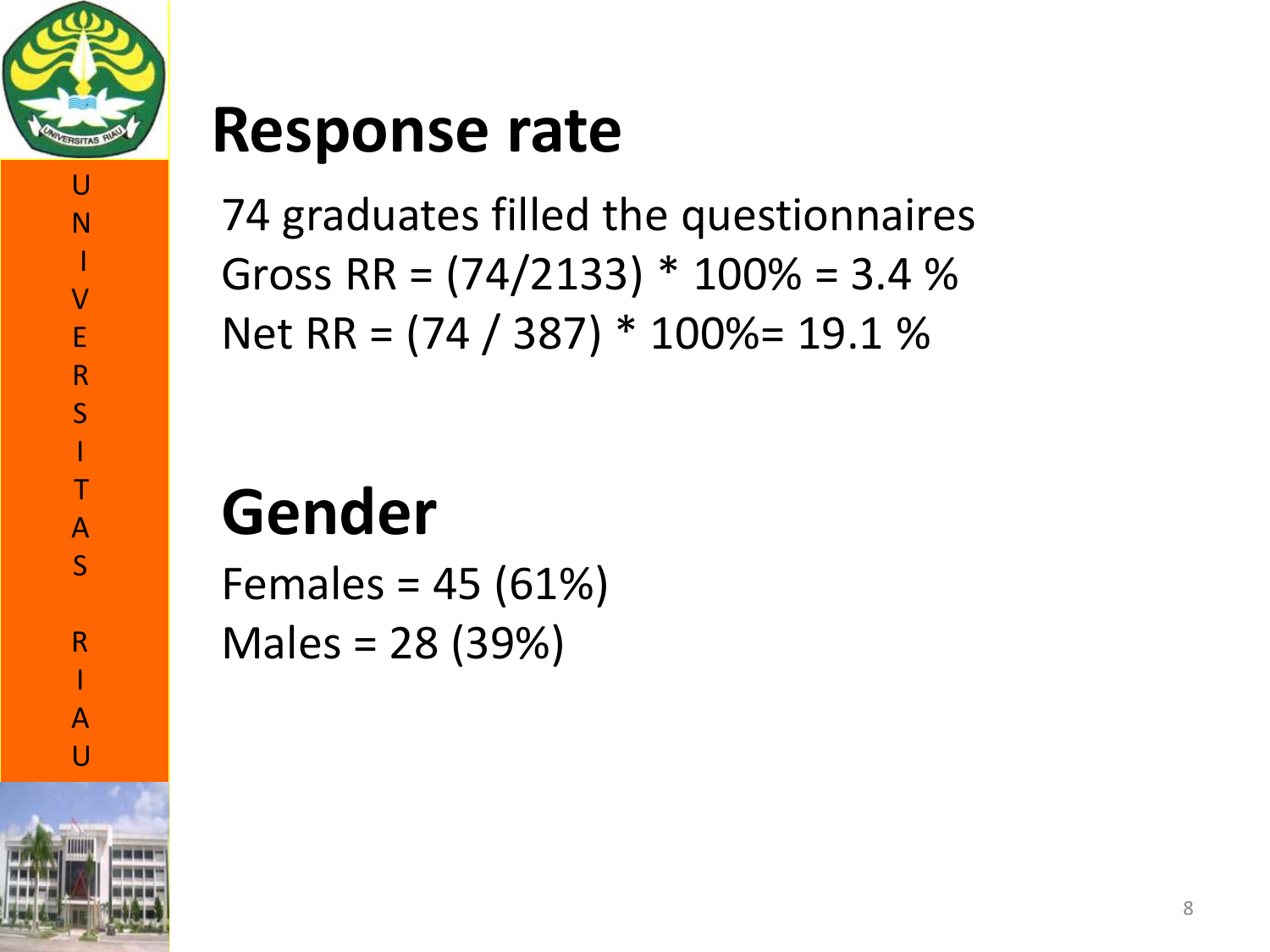

I

V

E

R

S

I

T

A S

R

I

A  $\overline{U}$ 

#### **Characteristics of alumni: marital status**





- **Married**
- **Widow/er**
- **Others**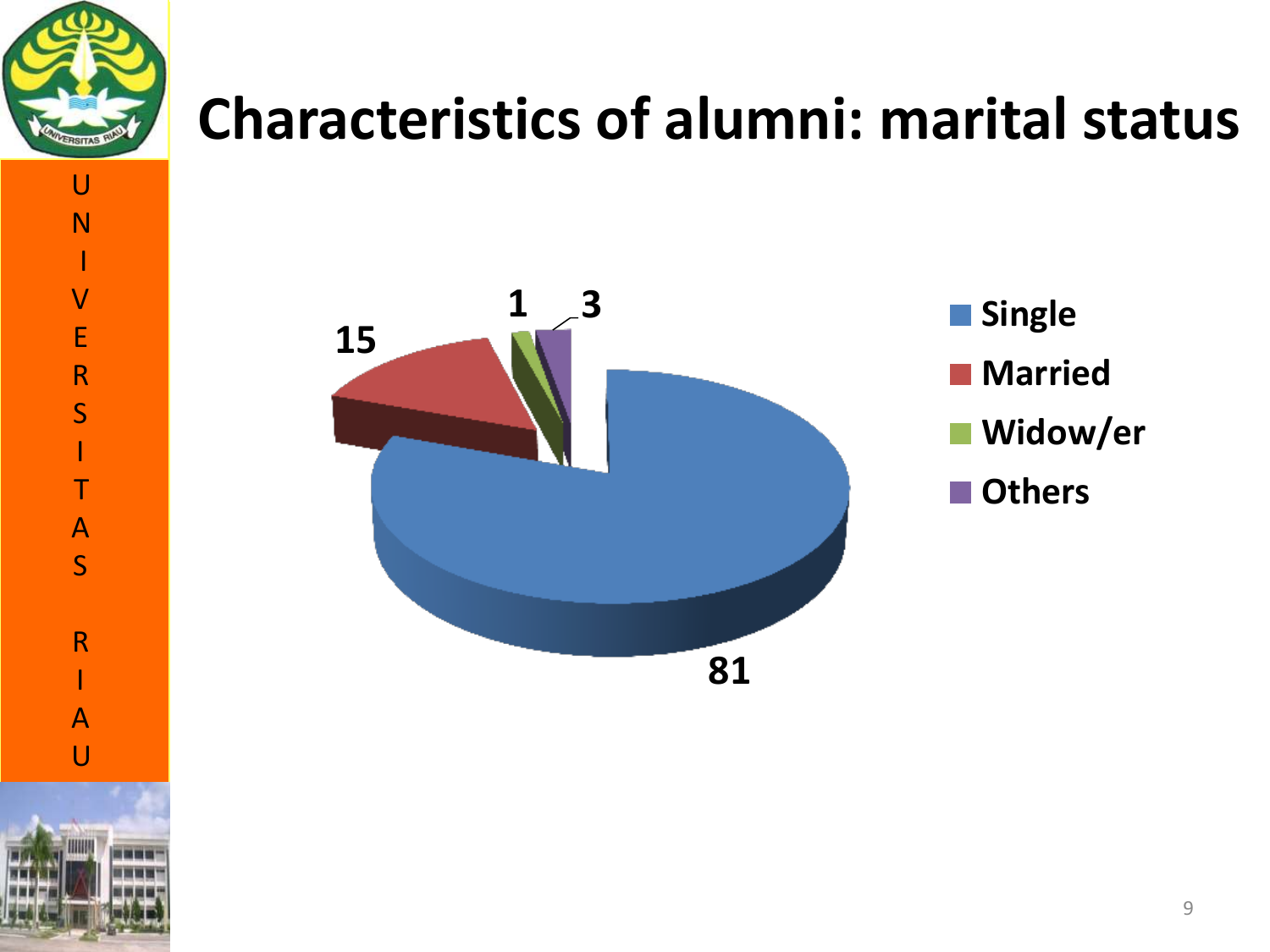

V

E

R

S

I

T

A S

R

I

A  $\overline{U}$ 

I

#### **Characteristics of alumni: province of origin**



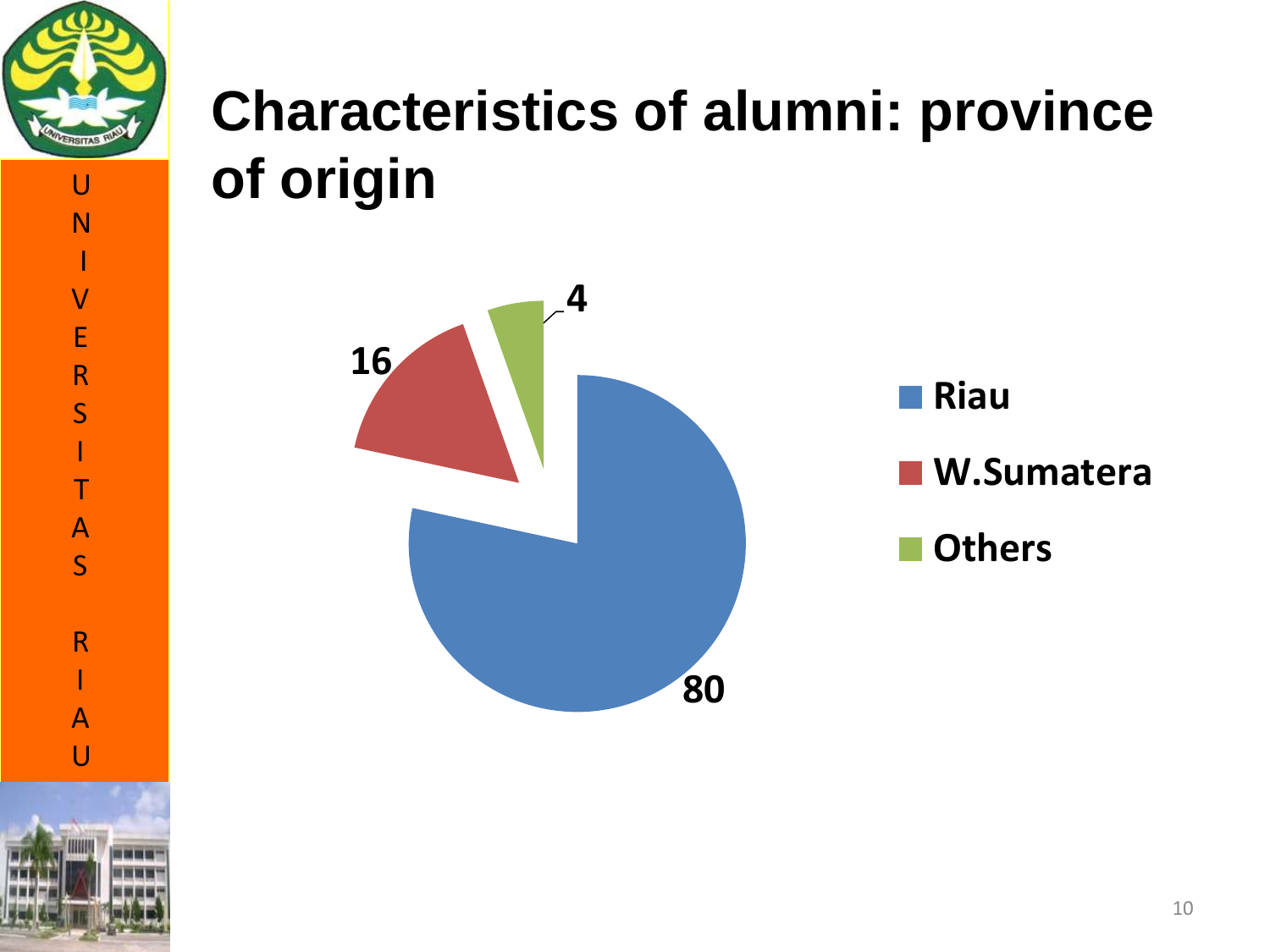

I

V

E

R

S

I

T

A S

R

I

A  $\overline{U}$ 

## **Length the time to get the first job**

One of the key performance indicators for university accreditation duration in getting first job.

The length of time to get a job was 5 months, or lower than time needed at national level which is 10 months.

Alumni from the UNRI's Faculty of Education were the fastest group of alumni in getting the first job. (UI = Health Sciences, Computer Science)

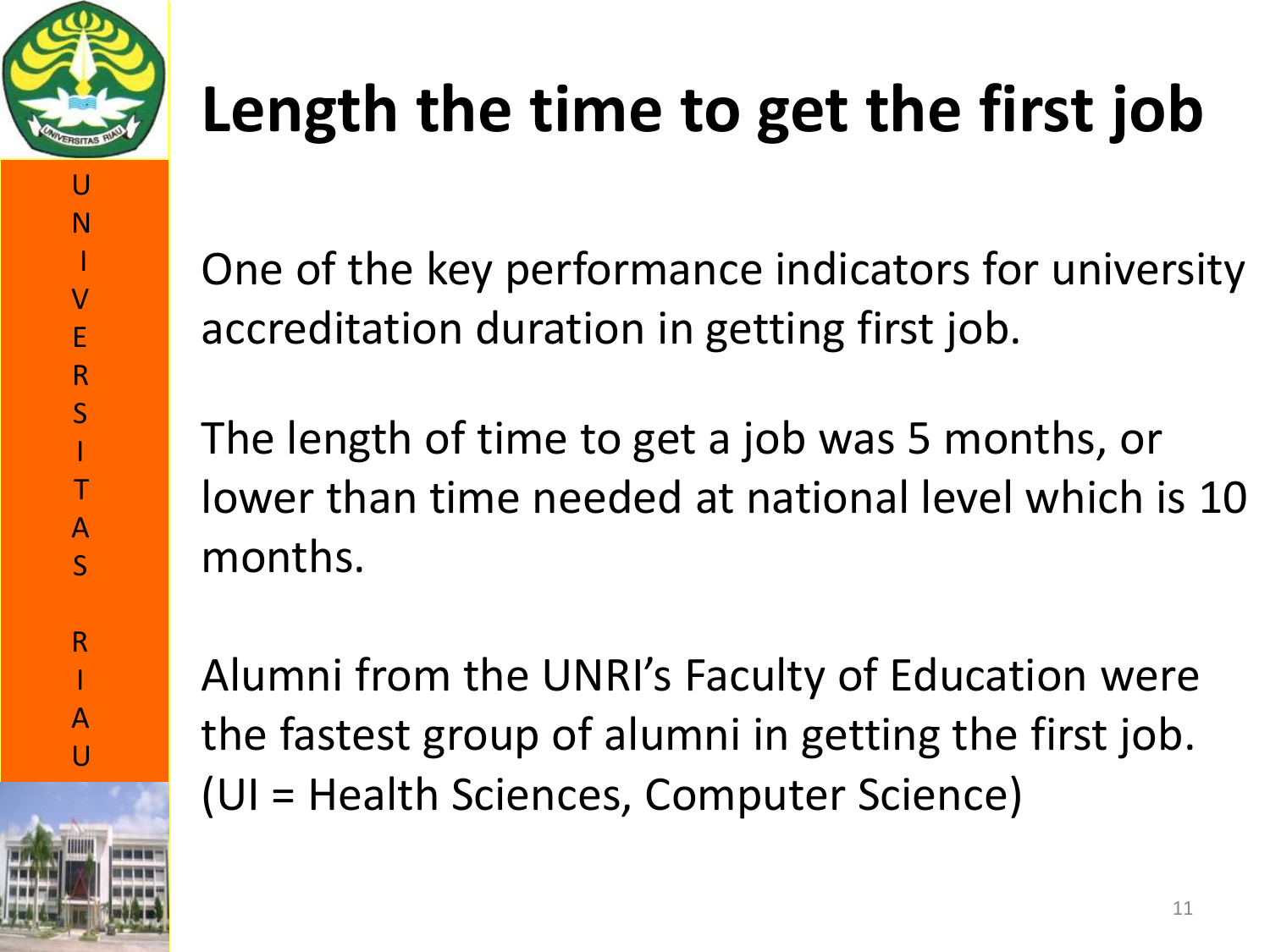#### **Job seeking sources**

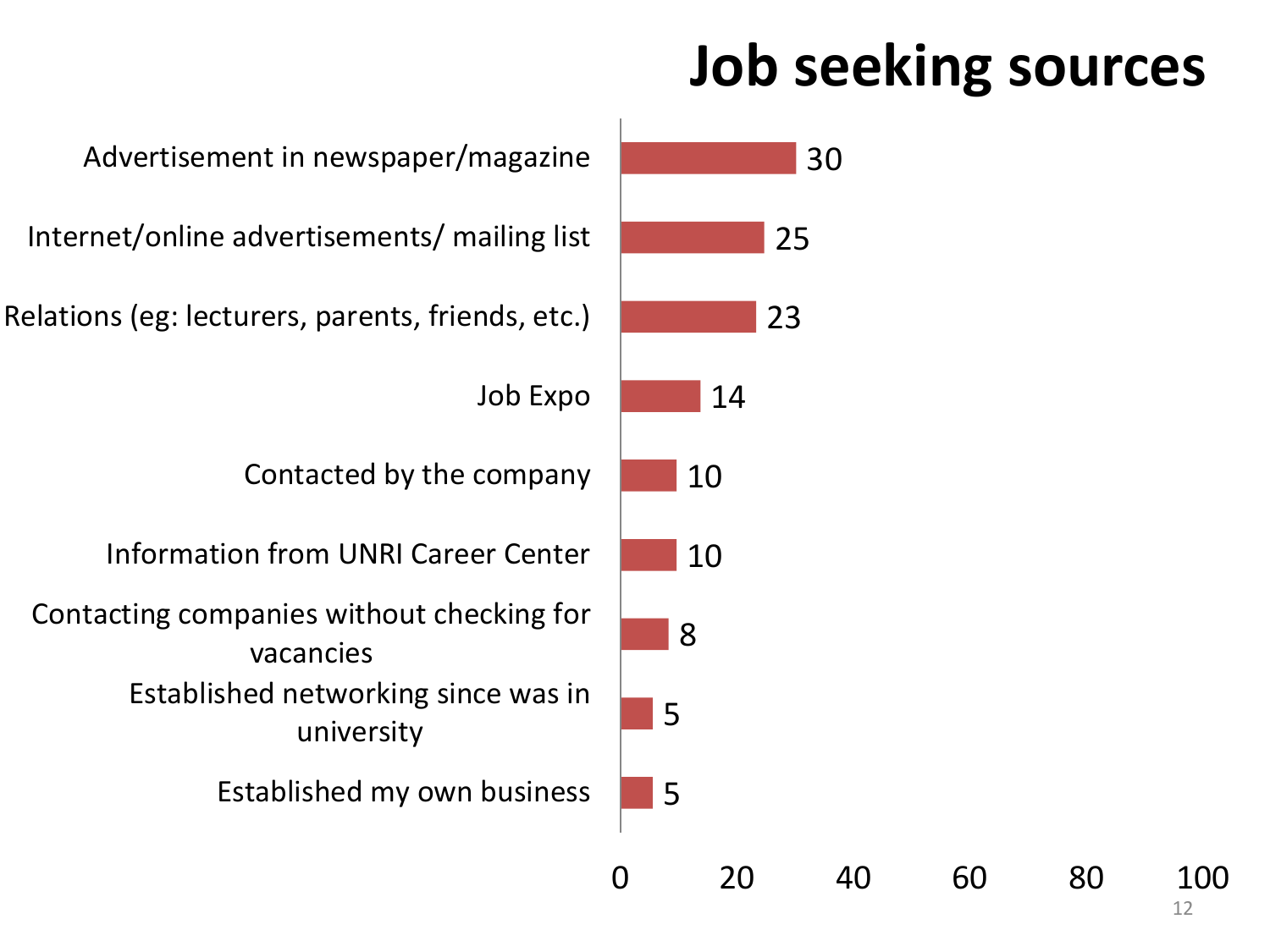

U

N

I

V

E

R

S

I

T

A S

R

I

A  $\overline{U}$ 

### **Reason for taking the first job**



The salary was regarded as important aspect, yet the alumni took the challenge of the offered job as the most pivotal consideration.

Distance from home might have connected with the alumni origin.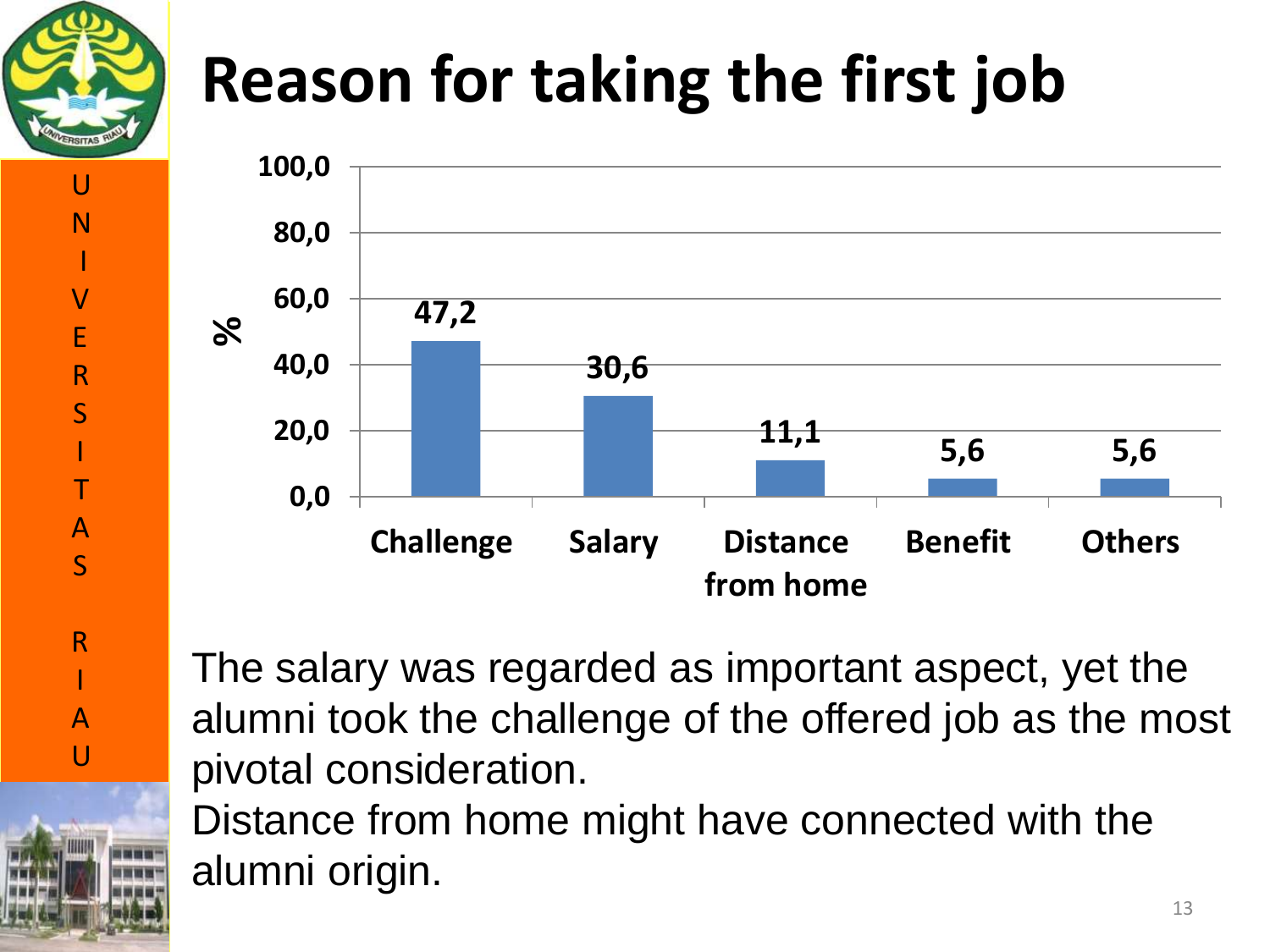

I

V

E

R

S

I T

A

S

# **Employbility**





#### 80% of alumni worked after 2 years from graduation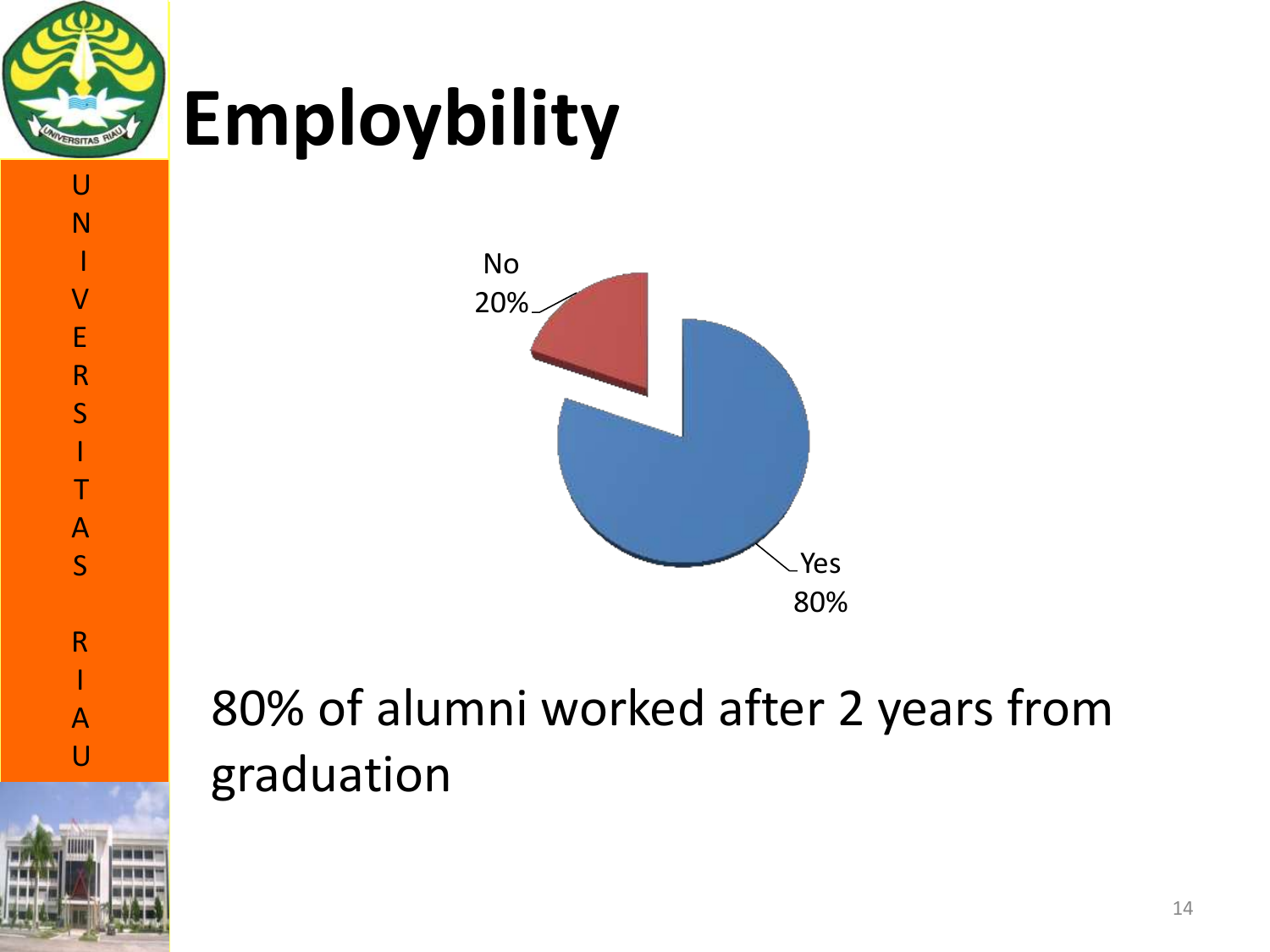

V

E

R

S

I

T

A S

R

I

A U

### **Sectors of employment**



44% of graduates were government employees, and 35 % were working on private sectors.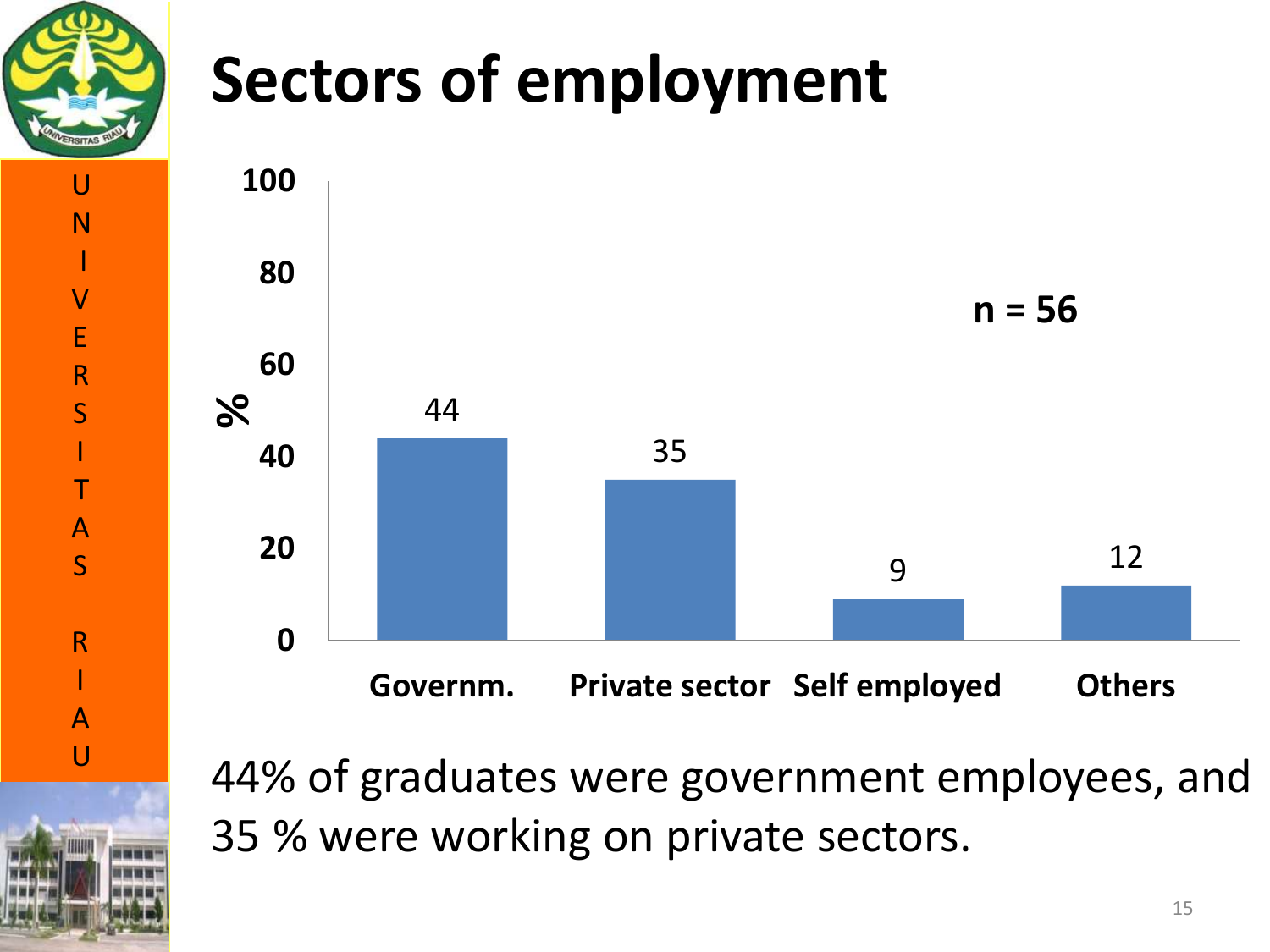

I

V E

R

S

I T

A S

R

I A  $\overline{U}$ 

# **Salary of alumni**

The average monthly income of respondents was IDR 2,100,000.00 or ca. USD 230. The latest data in 2012 ranged from IDR 1,500,000.00 – 4,000,000.00

UI's alumni average salary was IDR 3.5 million monthly or ca. USD 365.

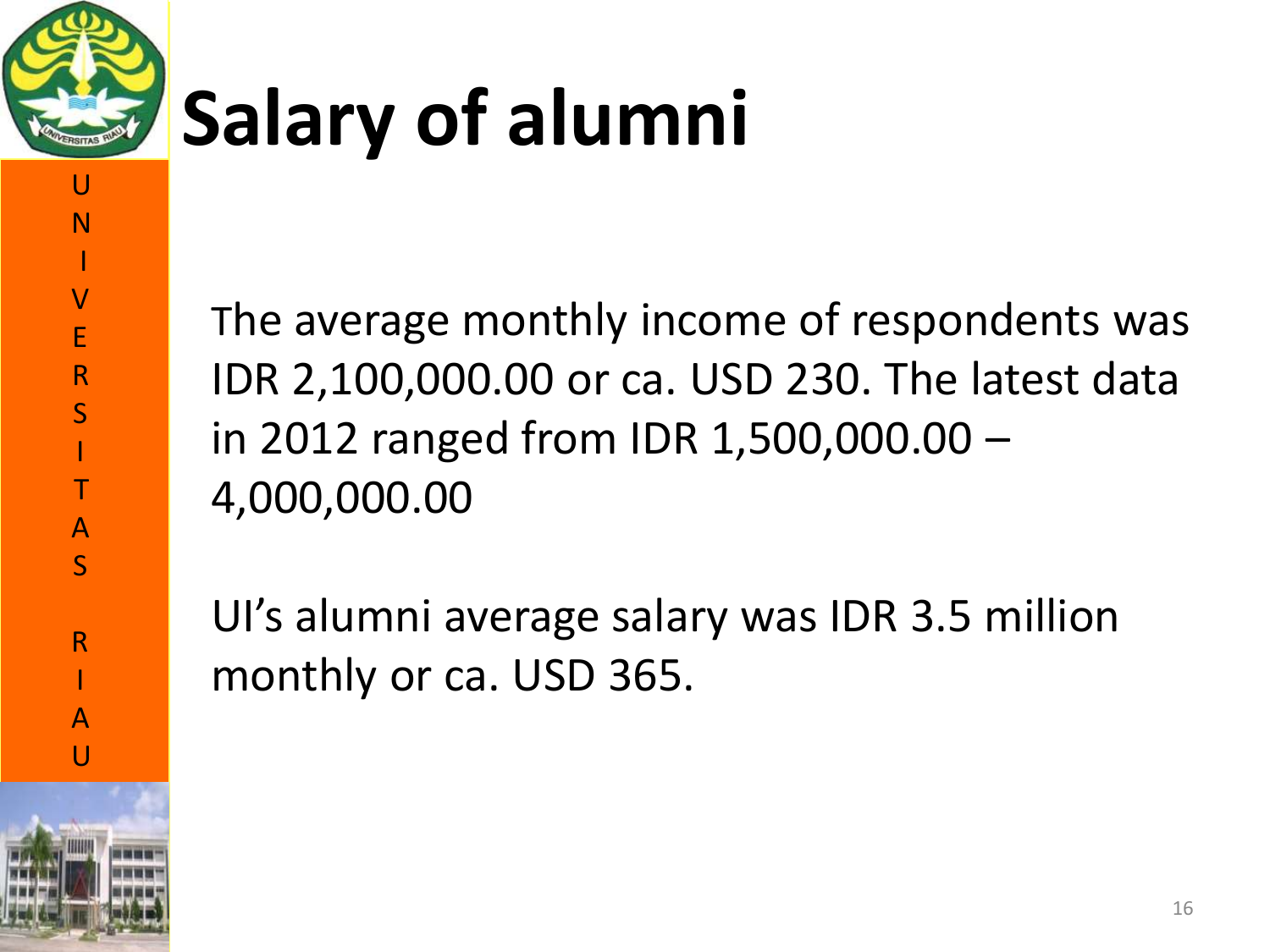#### Competences and UNRI contribution

Competences **Competences**

Knowledge on other subject Working underpressure Internet skill General knowledge Computer skill Critical thinking Research skill Communication skill Learning ability Knowledge on own subject

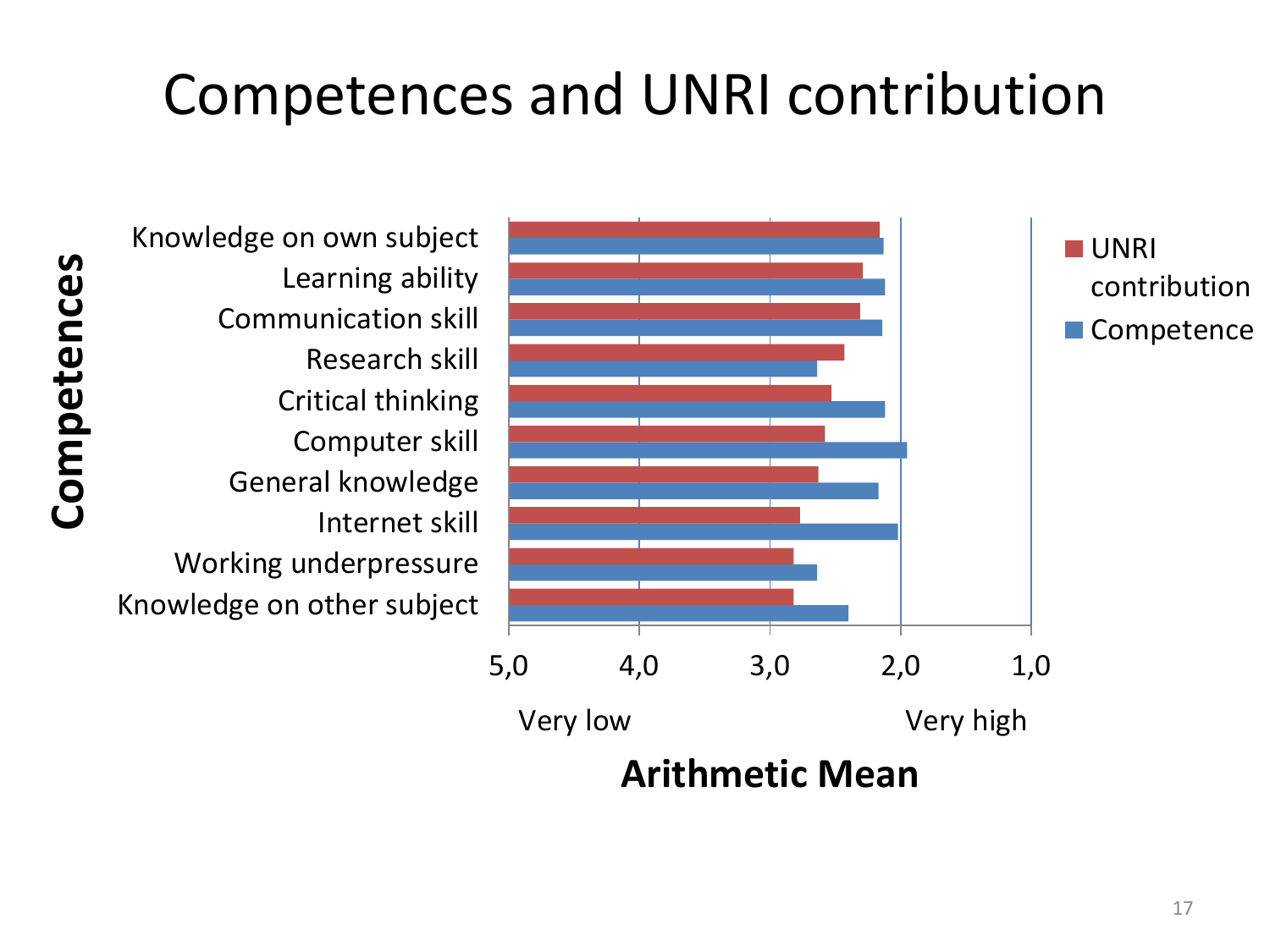#### Competences and UNRI contribution



18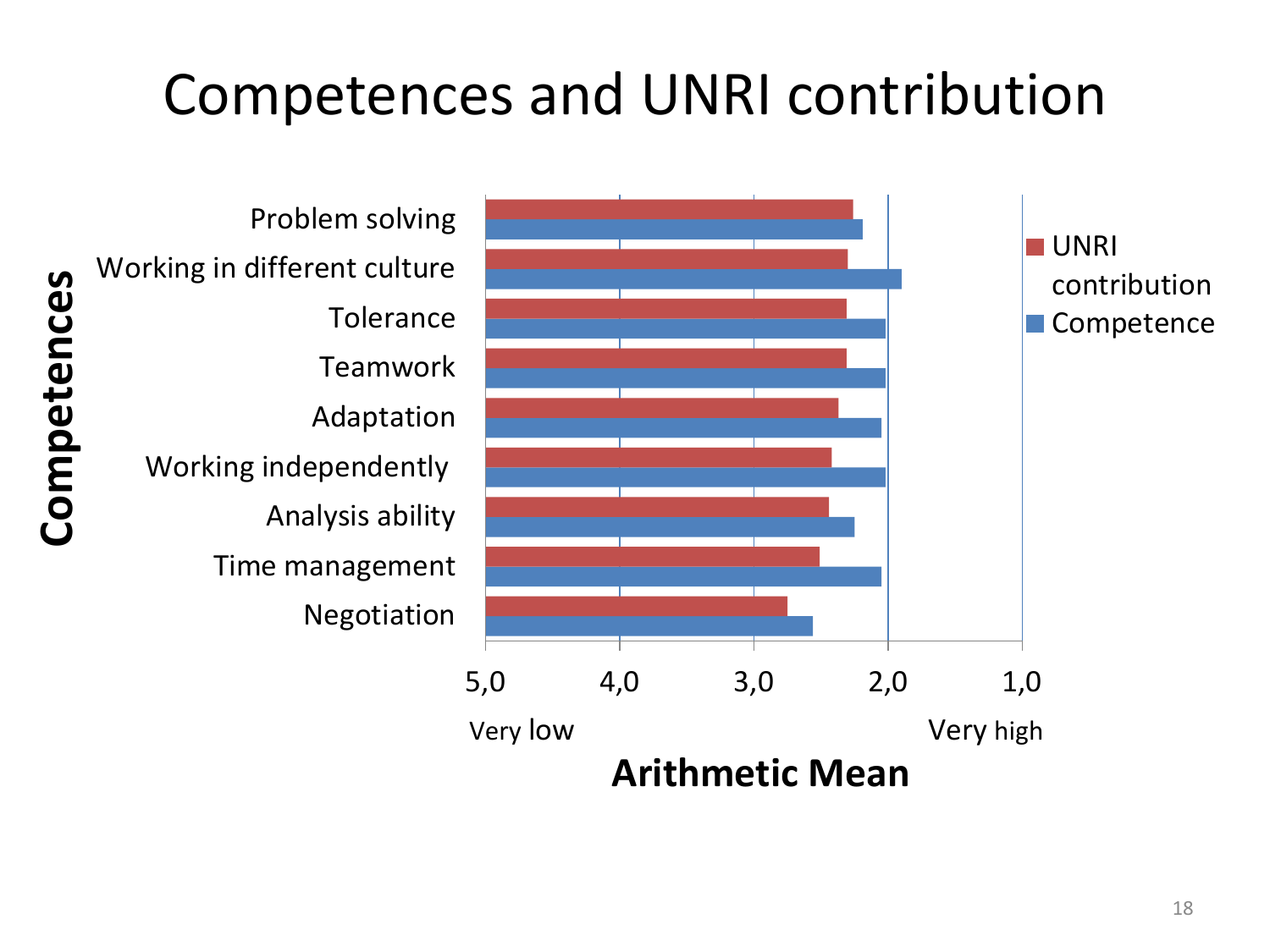#### Competences and UNRI contribution

Competences **Competences** Project management Leadership Initiative Responsibility Presentation skill Loyality and integrity Longlife learning Report writing

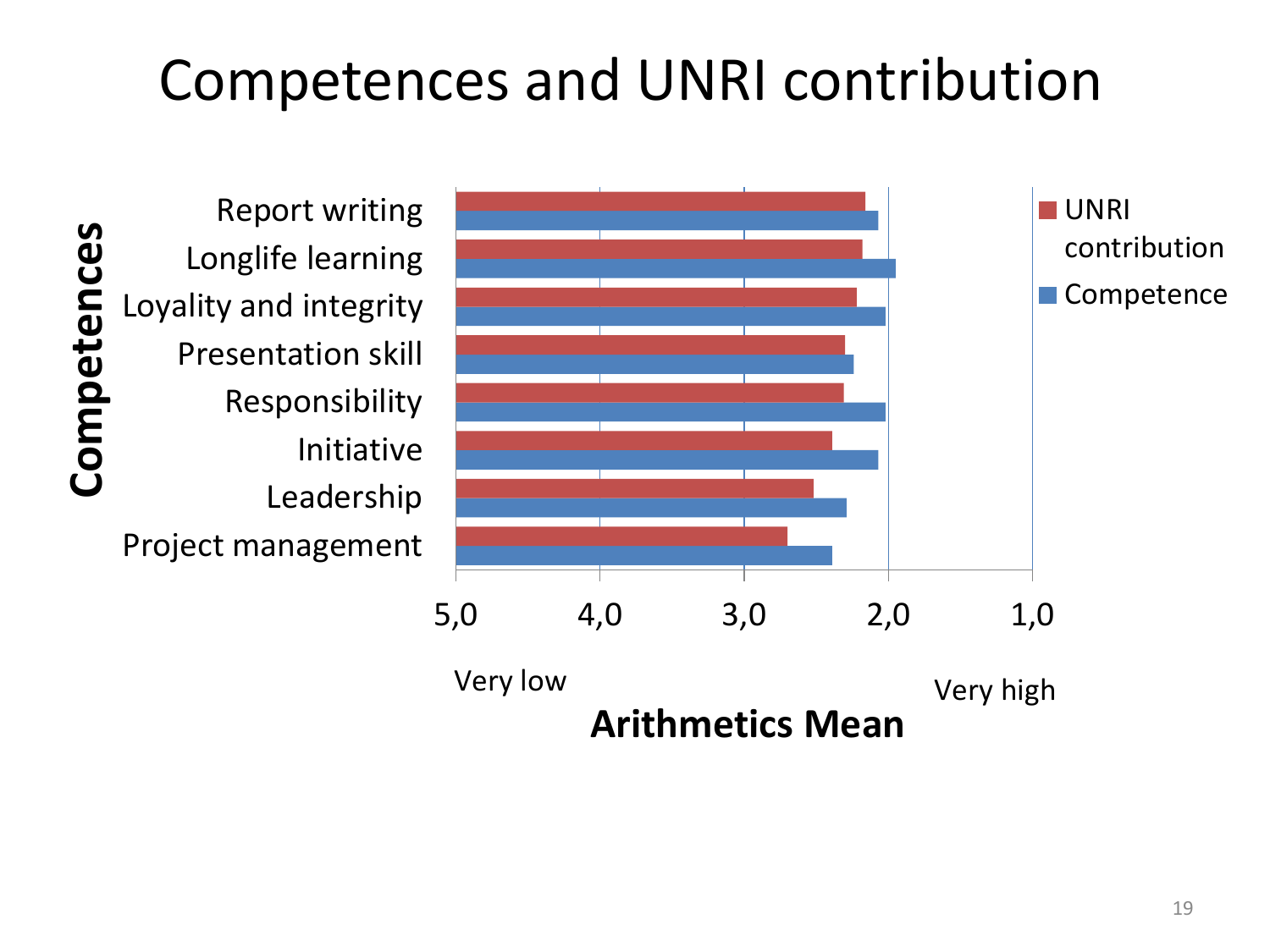#### Study Program Usefulness

of Usefulness **Areas of UsefulnessAreas** 

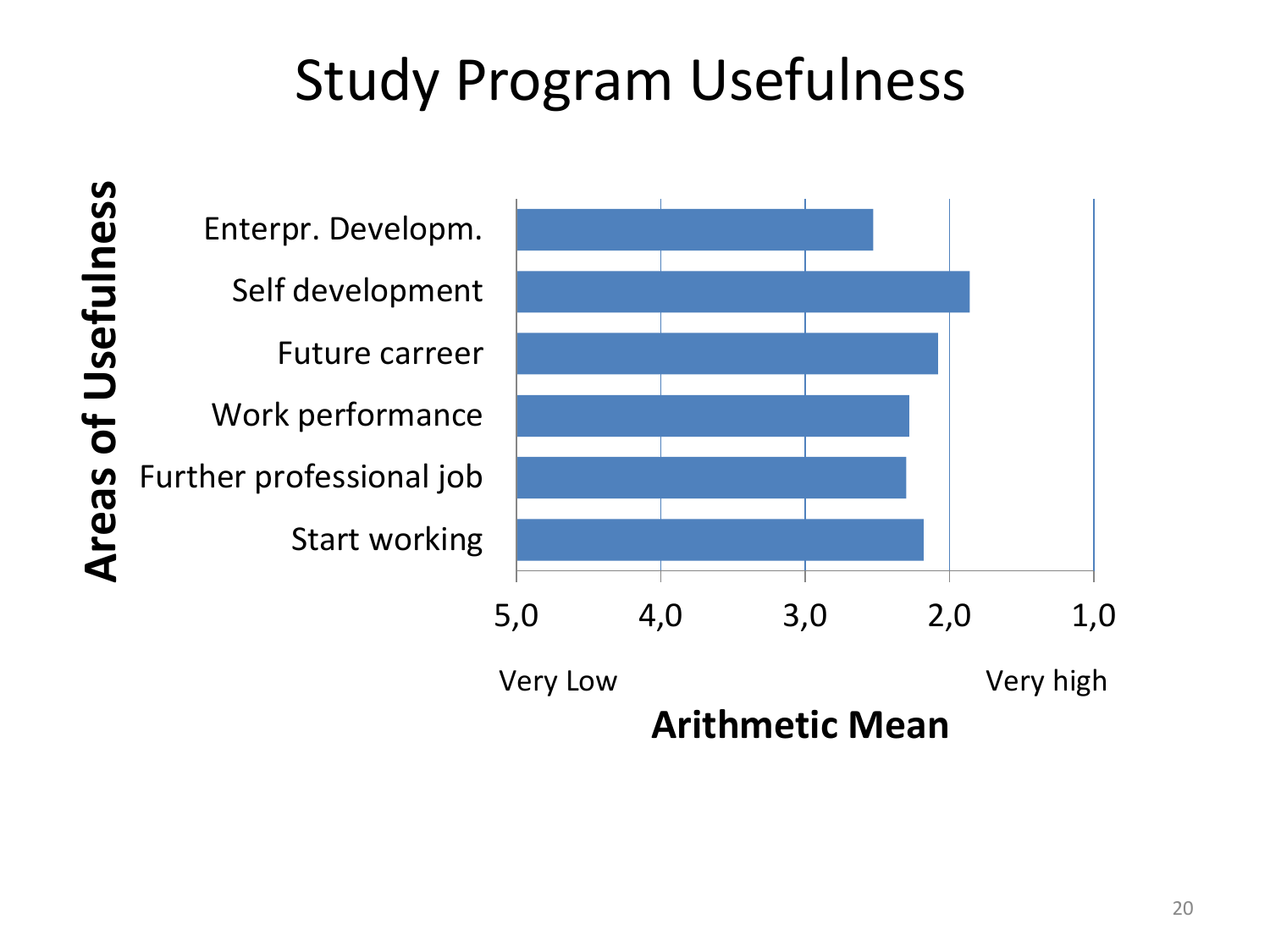

I

V

E

R

S

I T

A S

R

I A

 $\overline{U}$ 

# **Conclusions**

(1) The net response rate of the feedback was 3.4 % and gross response rate was 19.1 % and the respondents were mainly coming from Riau Province.

(2) The length of study was 5 years and 5 months while the average time of seeking a job was 5 months.

(3) Half of the respondents worked for the government sector with the first income of the alumni was about IDR 2.1 millions.

(4) Alumni recommended improvement in teaching, but the study program materials were matching with their job.